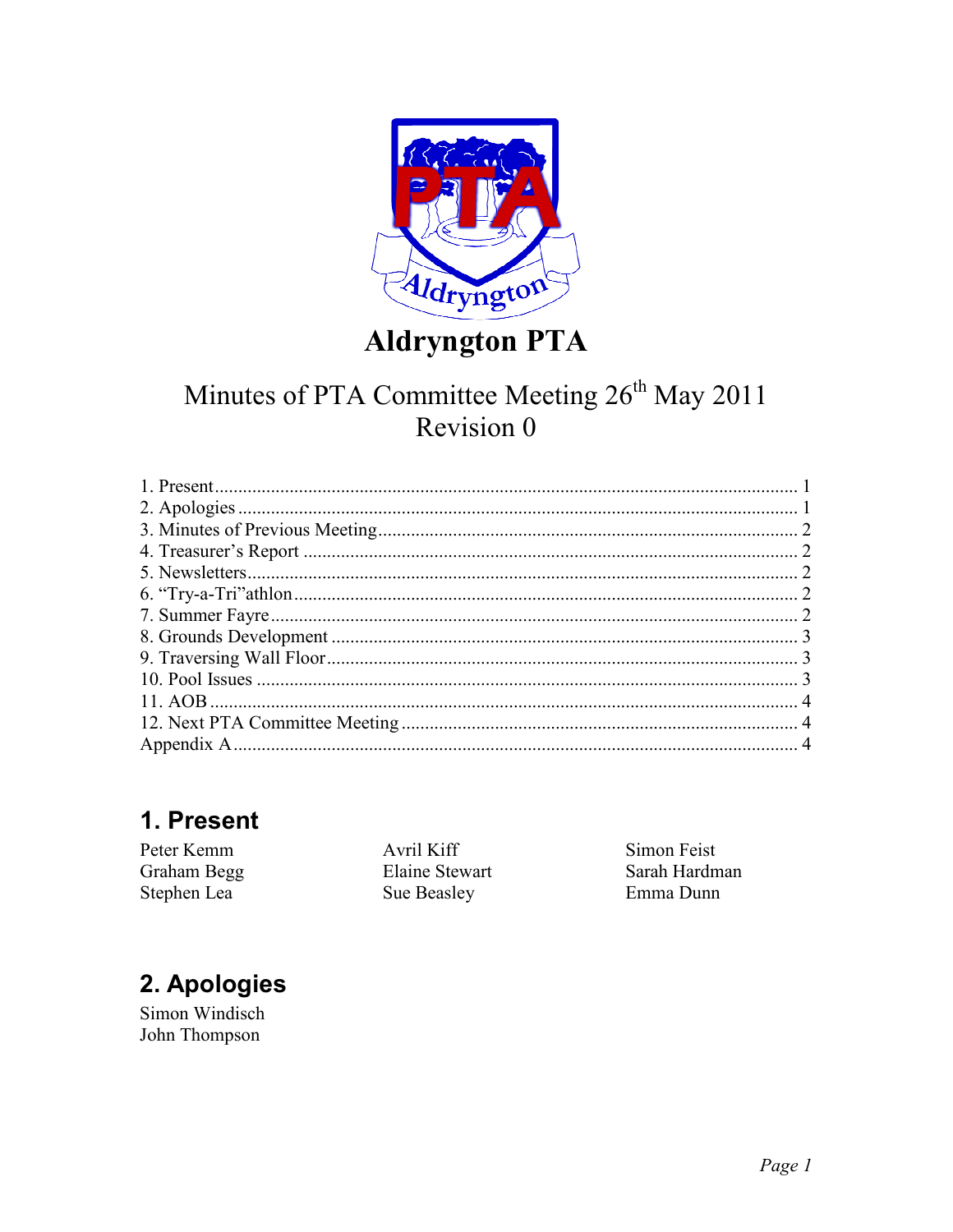|                                                                                                                                                                                                                                                                                                                                                                                                                                                                                                                                                                                                                                                                   | <b>Action</b>                  |
|-------------------------------------------------------------------------------------------------------------------------------------------------------------------------------------------------------------------------------------------------------------------------------------------------------------------------------------------------------------------------------------------------------------------------------------------------------------------------------------------------------------------------------------------------------------------------------------------------------------------------------------------------------------------|--------------------------------|
| 3. Minutes of Previous Meeting<br>The minutes of the previous meeting dated $3/5/2011$ were not available so actions from<br>these minutes have been included in the minutes of $26/5/11$ . Blue text shows the minutes of<br>$26/5/11$ .                                                                                                                                                                                                                                                                                                                                                                                                                         |                                |
| 4. Treasurer's Report<br>Talent shop cheque for £50 has been paid in.<br>Text to Parents cost should read more like £350 as cost is spread over 2 years.<br>Approximately £8000 has been committed.<br>Try-a-tri donations: SF to provide names to SL to allow gift aid to be claimed.<br>BBQ request from SW. School to buy from Argos. Approved.<br>School swimming – voluntary donations stands at $35\%$ to $40\%$ (£1800). ES to send another<br>reminder.<br>Treasurers Report accepted.                                                                                                                                                                    | <b>SF</b>                      |
| <b>5. Newsletters</b><br>School newsletter to be typically issued biweekly.<br>PTA newsletter, where required, to be issued in intervening weeks.<br>Comments were made on website and notice board options for school. ES to consider<br>setting up communications team from parents on the "edge" of school to look at how<br>communications to parents can be improved.                                                                                                                                                                                                                                                                                        |                                |
| 6. "Try-a-Tri"athlon<br>Key actions with respect to PTA meeting:<br>ES to organize risk assessment with assistance from SF<br>25-30 volunteers have come forward via entries, with others, SF & PK consider that about<br>45 parents have agreed to help. Considered sufficient.<br>Gazebos – PK to investigate quality gazebos in £200 range.<br>Finish line photos to be charged at £1 each.<br>Stock of photo release forms to be available in case school wishes to use photos for<br>publicity.<br>ES to inform Maiden Erlegh of additional cars, parents to be warned not to drive.<br>ES to check if any sports person from Wokingham BC wishes to attend. | <b>PK</b><br>SF/SB<br>ES<br>ES |
| 7. Summer Fayre                                                                                                                                                                                                                                                                                                                                                                                                                                                                                                                                                                                                                                                   |                                |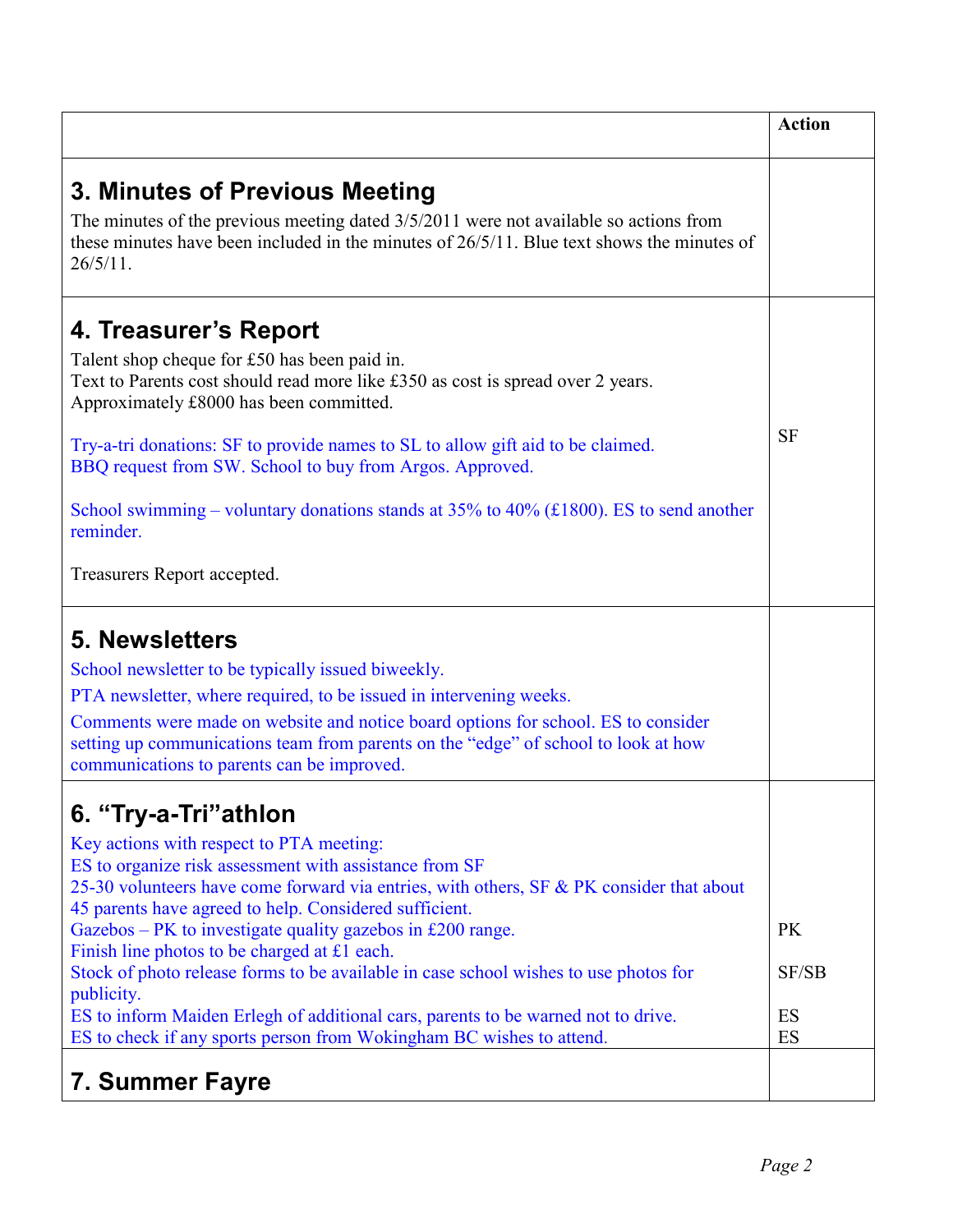| ME bands are coming<br>plus Button Box choir<br>$\blacksquare$                                      |  |
|-----------------------------------------------------------------------------------------------------|--|
|                                                                                                     |  |
| maybe Street Dancing, GB to ask Libby<br>$\overline{\phantom{a}}$                                   |  |
| <b>Bottle</b> tombola<br>$\blacksquare$                                                             |  |
| Raffle, Tanya Newell to organize                                                                    |  |
| Refreshments, GB to ask Erica Augusti<br>$\blacksquare$                                             |  |
| Parent's food stalls as per International evening?<br>$\blacksquare$                                |  |
| Crowd please such as Zorbing (no) or Balloon Ride. GB to ask Oracle what they can<br>$\blacksquare$ |  |
| provide.                                                                                            |  |
| Market Place – PK to provide GB with stalls from Xmas fayre.<br>$\blacksquare$                      |  |
| Bar – GB to ask Mike McKenzie                                                                       |  |
| Event Sponsor? – GB to try Oracle or Martin Pole<br>$\blacksquare$                                  |  |
| Event license for alcohol – SW to organize<br>$\blacksquare$                                        |  |
| Treasurer needs 2 weeks notice for Try-a-Tri and Summer fayre floats.<br>$\blacksquare$             |  |
|                                                                                                     |  |
|                                                                                                     |  |
|                                                                                                     |  |
| 8. Grounds Development                                                                              |  |
| The grounds development meetings are attended by SF and SH on behalf of PTA.                        |  |
| SF and SH explained their great ideas - see Appendix A                                              |  |
| SF and SH to put estimates against their ideas so PTA can decide which to specifically              |  |
| support.                                                                                            |  |
|                                                                                                     |  |
| From last minutes:                                                                                  |  |
| Suggestion: parents to be asked to provide unwanted young trees from their gardens.                 |  |
|                                                                                                     |  |
| Garden work parties to be arranged on more regular basis, say Saturdays from 10-12                  |  |
| monthly. GB to advertise and create list of interested parents.                                     |  |
| <b>GB</b>                                                                                           |  |
|                                                                                                     |  |
| 9. Traversing Wall Floor                                                                            |  |
|                                                                                                     |  |
| ES wishes to have solution which combined existing bushes with floor finish.                        |  |
|                                                                                                     |  |
| Solution to be developed as part of grounds development plan,                                       |  |
| 10. Pool Issues                                                                                     |  |
|                                                                                                     |  |
| Minimum price of £48/£24 has been reached with 80 tickets sold.                                     |  |
| Tickets to remain open to new users, to contact SB if ticket is required.                           |  |
| Cut off for balance to be end of first week of term $(10^{th}$ June)                                |  |
|                                                                                                     |  |
|                                                                                                     |  |
|                                                                                                     |  |
| From last minutes:                                                                                  |  |
| SB noted that pool club would remain open to anyone who has attended resus training for             |  |
| number of years.<br><b>GB</b>                                                                       |  |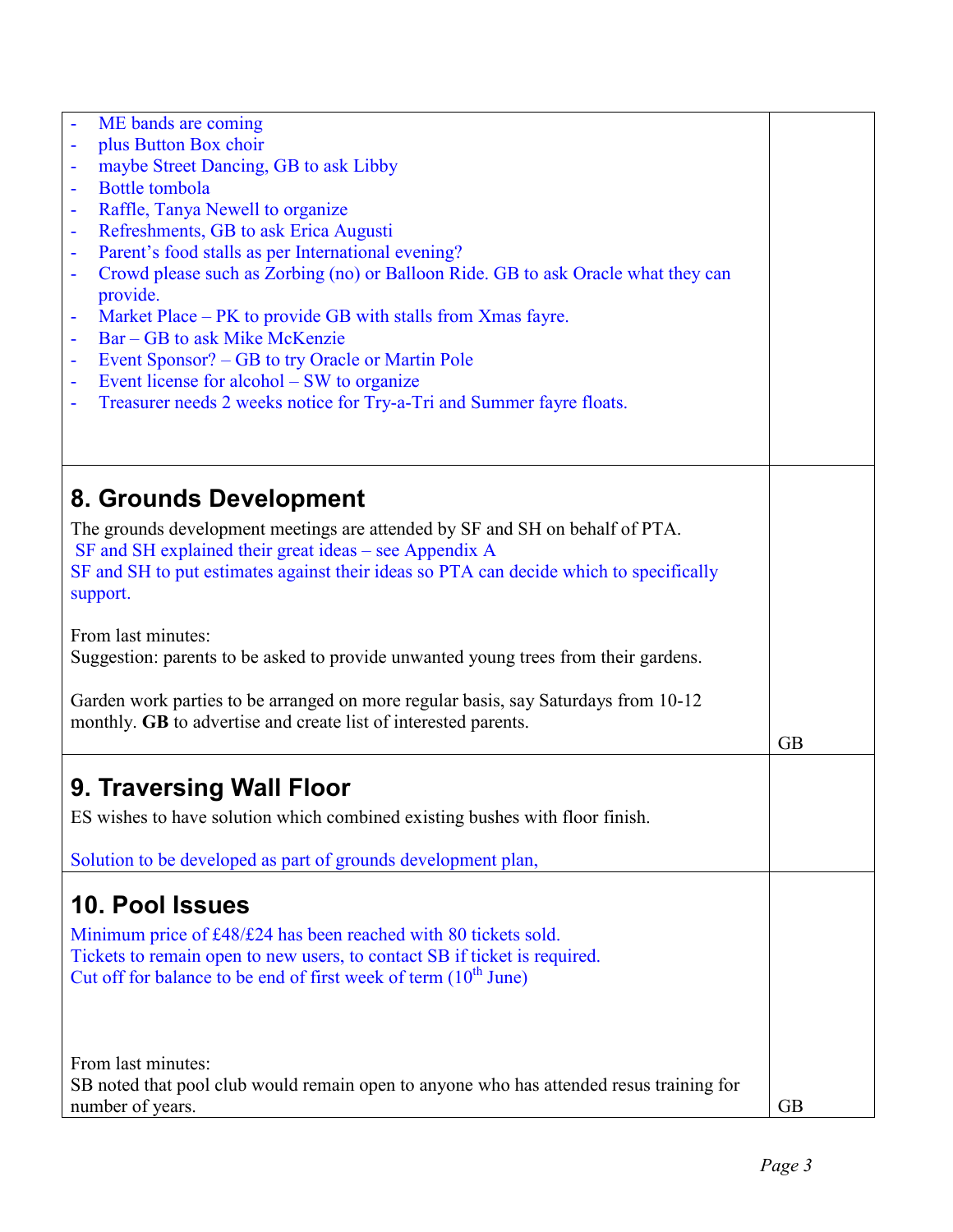| <b>GB</b> to identify classes from statistics where parents are not signing up.                                                                                                             |           |
|---------------------------------------------------------------------------------------------------------------------------------------------------------------------------------------------|-----------|
| <b>GB</b> to send reminder on deadline next week. Actioned.                                                                                                                                 |           |
| Pool hoover: after debate agreed to purchase Dolphin PRO.X. for robustness of model. But<br>to ask about extended warrantee, annual service and use of loan machine during<br>maintenance.  | <b>GB</b> |
| Put user guide and rules on website.                                                                                                                                                        |           |
|                                                                                                                                                                                             |           |
| <b>11. AOB</b><br>- Sports day, 13 July – PTA to help as usual<br>- Leaver Party – Mon. 18 July. GB offer to help with BBQ<br>- New Parents Evening – Wed 15 June. PK & SF to represent PTA |           |
| 12. Next PTA Committee Meeting                                                                                                                                                              |           |

## **Appendix A**

### **Ideas for discussion at PTA meeting, 26 May 2011 SF and SH – Grounds Development Plan**

### **1. The Outdoor Classroom**

Providing a unique and inspirational teaching environment especially for topics including nature and the wider World. A large oversize chair will be the focal point with cut logs providing the seating for 30 children. Shading is provided by the established trees. This area will be divided along the line of existing small trees (plus additional) connected with planters.

This would require the removal of existing brick and wood benches and hard standing.

**2. Art Wall** 

Four panels stretching between the Silverdale Road passageway and the established trees to be made into an outdoor 'hang wall' for children artwork. Wooden painted animal shapes, seasonal symbols, etc.

**3. Tree seat surrounding single Monterey Cyprus tree**  Additional seating for this section of the field.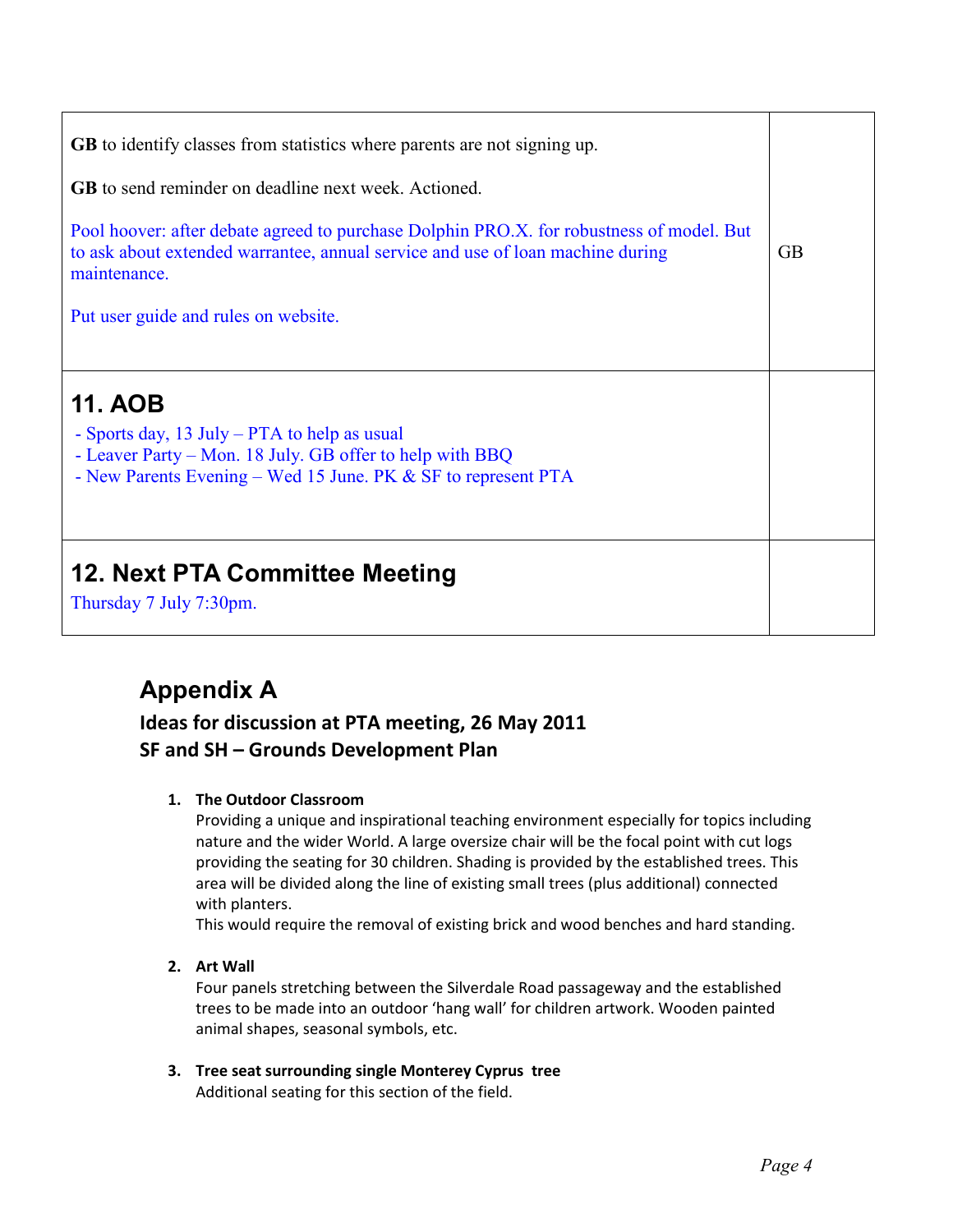#### **4. Interactive wooden boards**

Puzzle solving activities.

#### **5. Display board showing wildlife living in school grounds**

Wooden stand showing the wildlife which visits the school grounds.

#### **6. Green roof for gazebo**

Adding turf to the roof will make an environmental statement and provide a more interesting structure.

#### **7. Large artist carvings of animals**

For example a ladybird, which children can also play on and around.

**8. Recycled plastic benches**  To brighten up areas without any natural colour

#### **9. Ivy wall in 'nature corner'**

Will provide a better environment for insects and bugs as well as providing a better back drop to this corner of the field.

#### **10. Play activities for LS, near train**

Revamp floor activities with maze, etc.

**11. Create shaded area near train**  Large parasols could be opened and closed as required.

#### **12. Inverted tree art work**

Wash earth off of a tree and position upside down so the roots appear to be branches. Helps demonstrate the tree growth that cannot be seen and help explain water uptake.

- 13. **Nature corner comprising of log piles and stag beetle habitat** Stag beetle carving. Logs sourced from Reading University
- **14. Hazel coppice along west boundary**  To cover patchwork fencing
- **15. Native hedge along west boundary**  To cover patchwork fencing
- **16. Sun loving climber behind planter on wall bordering the lonely bench**  Growth up a trellis.
- **17. Flowers, bulb planting**  To introduce colour into areas that will allow the growth of flowers.

#### **18. Vegetable planters**

Growing area for produce.